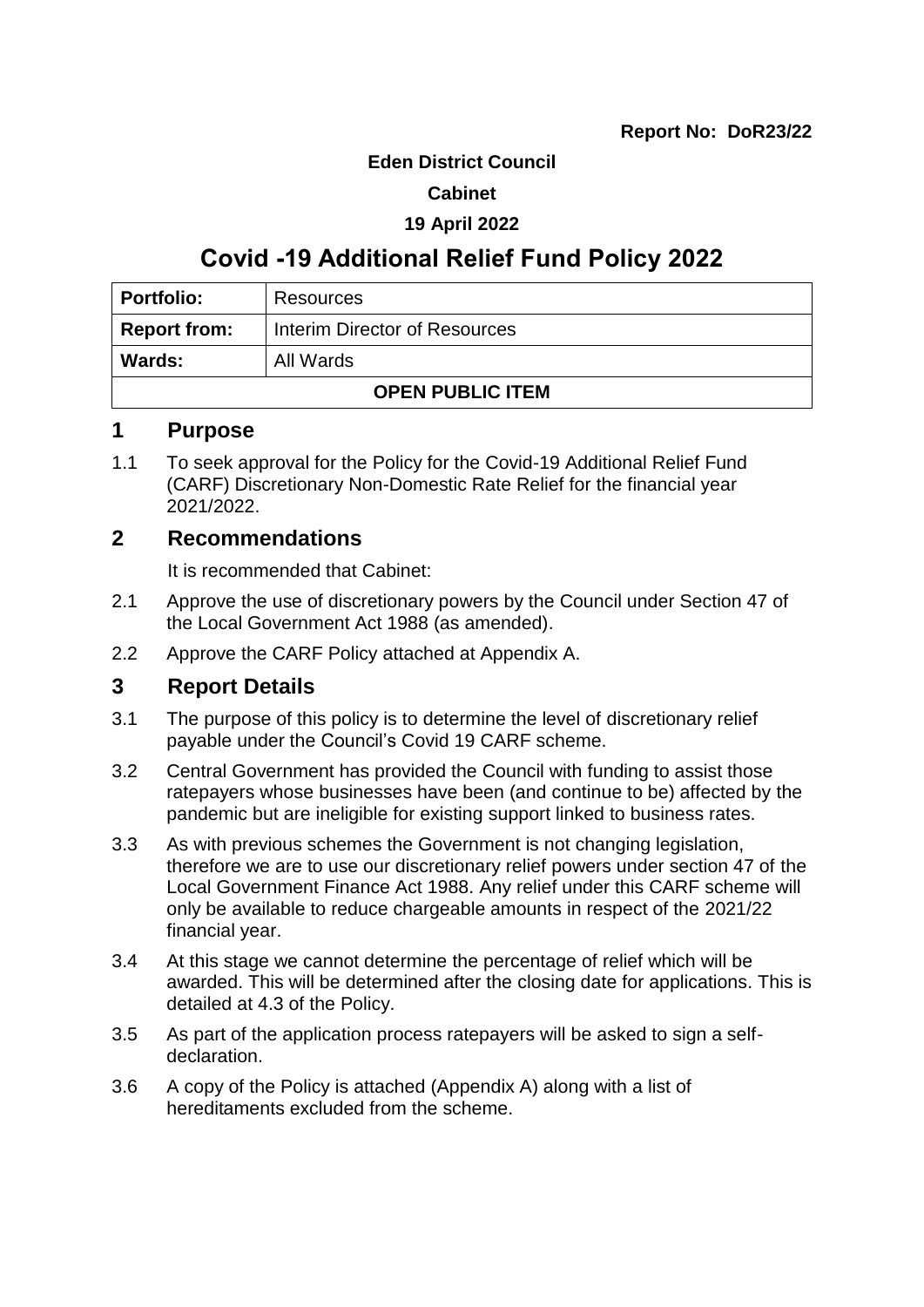## **4 Policy Framework**

- 4.1 The Council has four corporate priorities which are:
	- Sustainable:
	- Healthy, safe and secure;
	- Connected: and
	- **Creative**
- 4.2 This report meets the Sustainable corporate priority.

## **5 Consultation**

5.1 The portfolio holders for Resources, and Economy and Enterprise have been consulted in the drafting of this report, along with Economic Development Team.

## **6 Implications**

#### **6.1 Financial and Resources**

6.1.1 There are no financial implications arising from the adoption of the scheme, as set out in the Policy, as the cost of relief will be reimbursed by Central Government.

## **6.2 Legal**

6.2.1 The Council has powers to award this relief under the Local Government Finance Act 1988.

#### **6.3 Human Resources**

6.3.1 There are no Human Resources implications.

#### **6.4 Environmental**

6.4.1 There are no Environmental implications or significant effects on carbon emissions and ecosystems.

## **6.5 Statutory Considerations**

| <b>Consideration:</b>                                  | Details of any implications and proposed<br>measures to address:           |
|--------------------------------------------------------|----------------------------------------------------------------------------|
| <b>Equality and Diversity</b>                          | No implications                                                            |
| Health, Social<br>Environmental and<br>Economic Impact | The relief will provide an economic benefit for the<br>eligible businesses |
| <b>Crime and Disorder</b>                              | No implications                                                            |
| Children and<br>Safeguarding                           | No implications                                                            |

#### **6.6 Risk Management**

| <b>Risk</b>                                    | <b>Consequence</b>                             | <b>Controls Required</b>           |
|------------------------------------------------|------------------------------------------------|------------------------------------|
| Reputational damage<br>due to non-introduction | The Council is criticised<br>by ratepayers and | Relief schemes are<br>approved and |
| of the relief                                  | Central Government.                            | introduced.                        |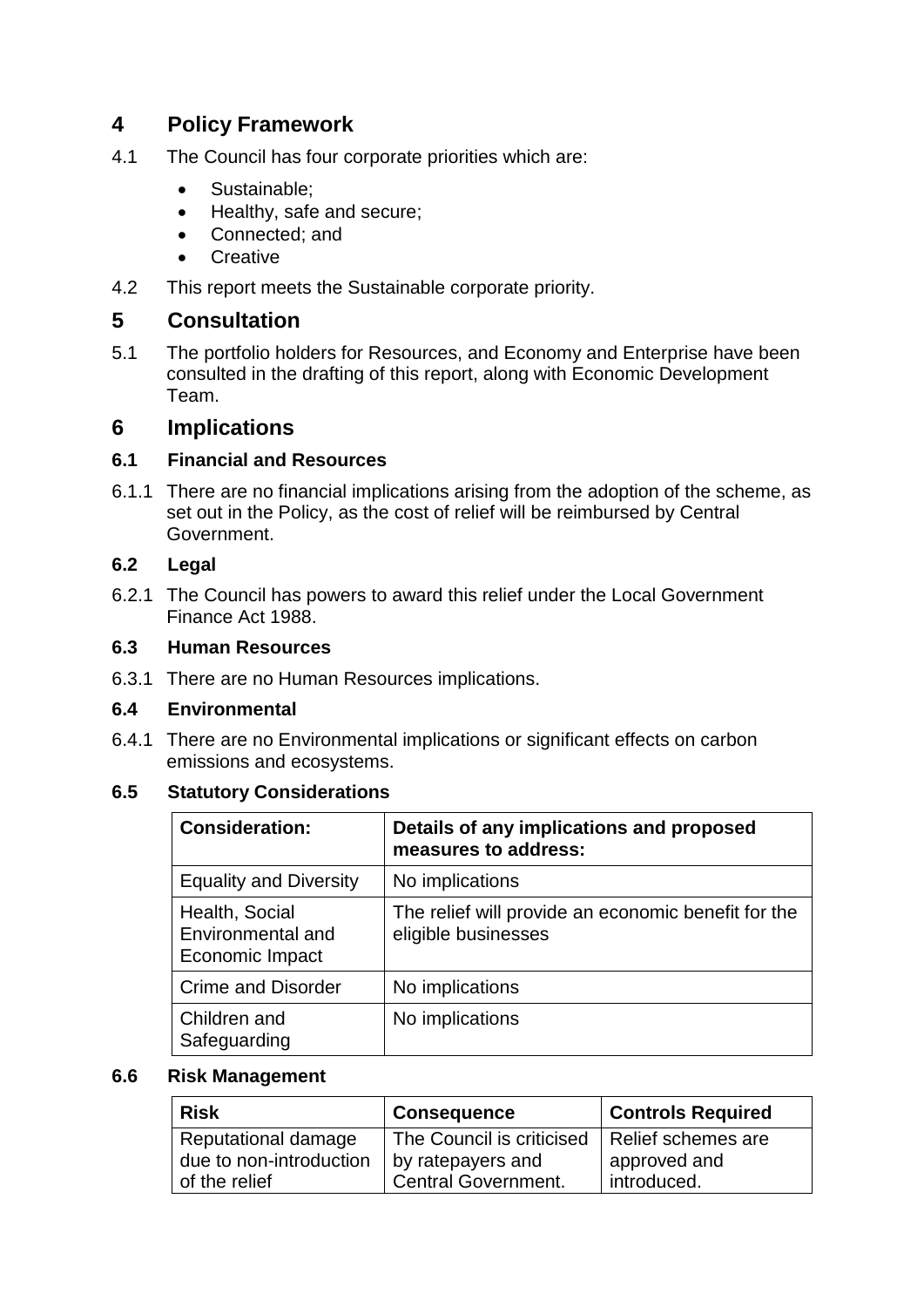| <b>Risk</b>                                              | <b>Consequence</b>              | <b>Controls Required</b> |
|----------------------------------------------------------|---------------------------------|--------------------------|
| Local business will<br>struggle to pay<br>business rates | Less income for the<br>Council. |                          |

## **7 Other Options Considered**

7.1 There are no other viable alternatives to what has been recommended.

## **8 Reasons for the Decision/Recommendation**

8.1 This relief will provide financial assistance to ratepayers at no cost to the Council and will assist those ratepayers whose businesses have been (and continue to be) affected by the pandemic but are ineligible for existing support linked to business rates.

## **Tracking Information**

| <b>Governance Check</b>                  | <b>Date Considered</b> |
|------------------------------------------|------------------------|
| <b>Chief Finance Officer (or Deputy)</b> | 10 March 2022          |
| <b>Monitoring Officer (or Deputy)</b>    | 18 March 2022          |
| <b>Relevant Assistant Director</b>       | N/A                    |

## **Background Papers:**

| <b>Appendices:</b>      | Policy for the Covid-19 Additional Relief Fund (CARF)<br>Discretionary Non-Domestic Rate Relief |
|-------------------------|-------------------------------------------------------------------------------------------------|
| <b>Contact Officer:</b> | Amanda Yellowley, Assistant Director of Customers &<br>Performance                              |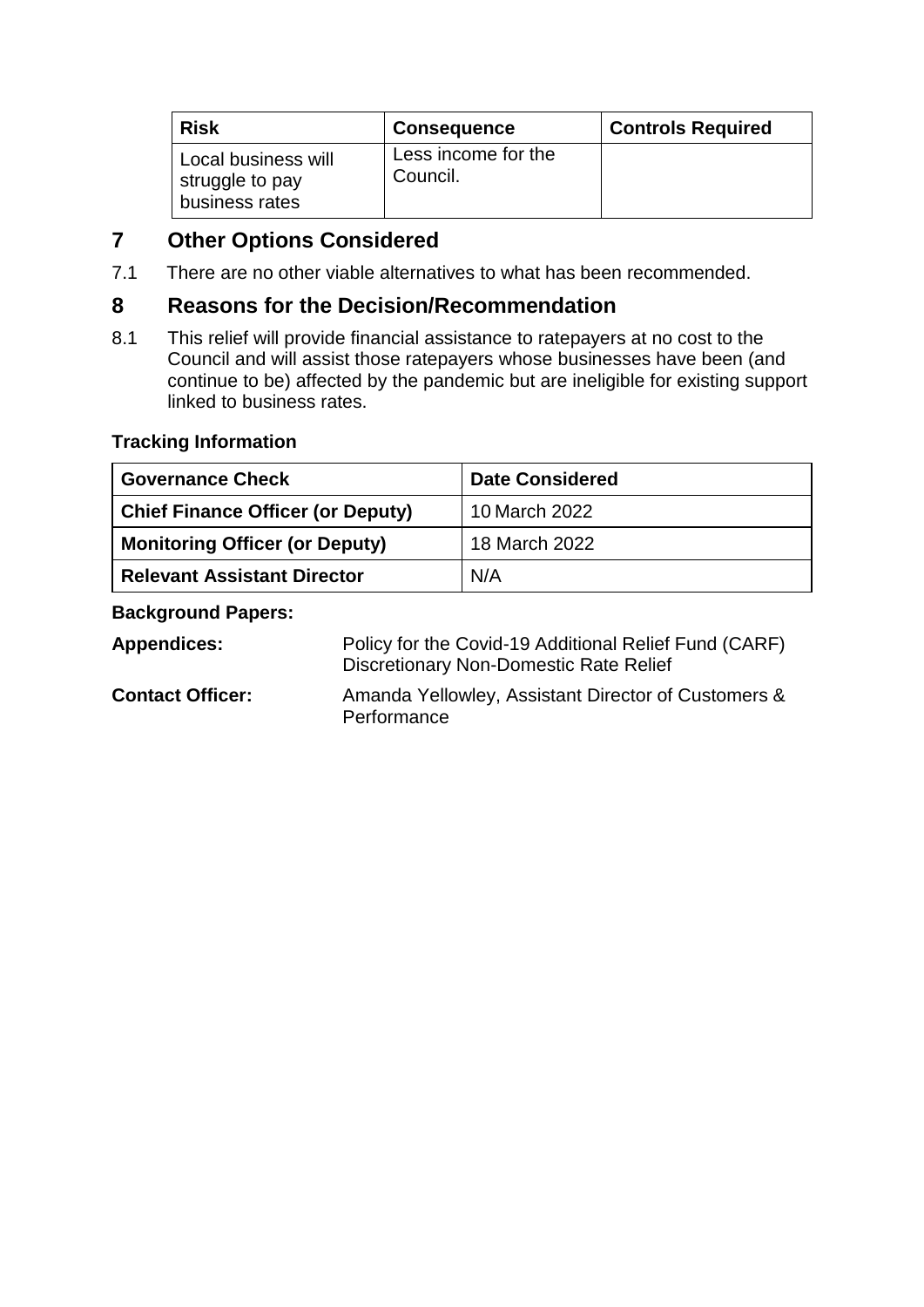District Counci

# **Discretionary Non-Domestic Rate Relief Policy for the granting of COVID-19 Additional Relief Fund**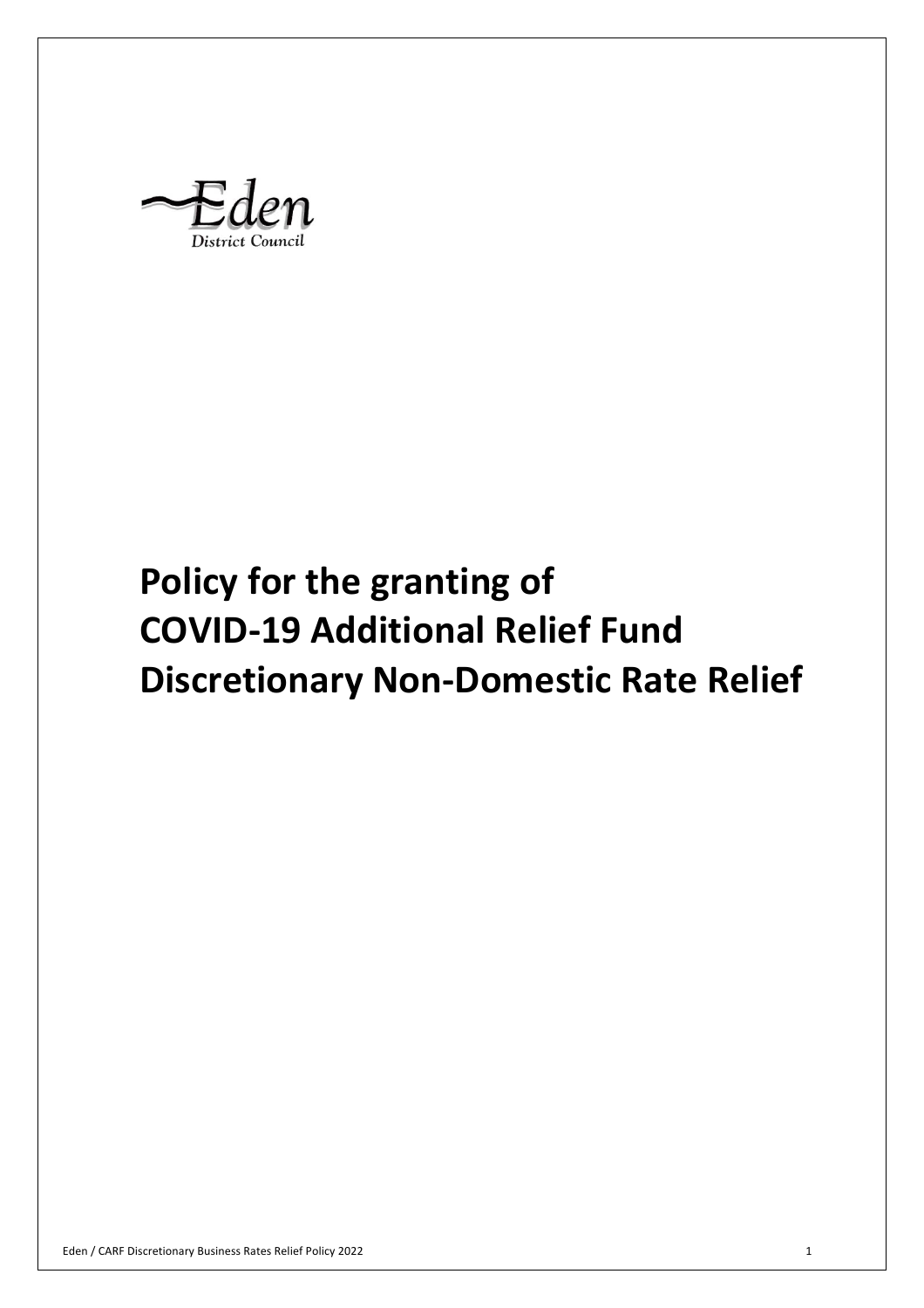#### **Contents**

| 1.0 |                                                                                       |  |
|-----|---------------------------------------------------------------------------------------|--|
| 2.0 |                                                                                       |  |
|     |                                                                                       |  |
| 3.0 | Eligibility for discretionary relief under the COVID-19 Additional Relief Fund (CARF) |  |
|     |                                                                                       |  |
| 4.0 | Discretionary Relief to be awarded under the COVID-19 Additional Relief Fund.  5      |  |
| 5.0 |                                                                                       |  |
| 6.0 |                                                                                       |  |
| 7.0 |                                                                                       |  |
| 8.0 |                                                                                       |  |
|     |                                                                                       |  |
|     |                                                                                       |  |
|     |                                                                                       |  |
| 9.0 |                                                                                       |  |
|     |                                                                                       |  |
|     |                                                                                       |  |
|     |                                                                                       |  |
|     |                                                                                       |  |
|     |                                                                                       |  |
|     | Appendix A Ratepayers / hereditaments excluded from the scheme 11                     |  |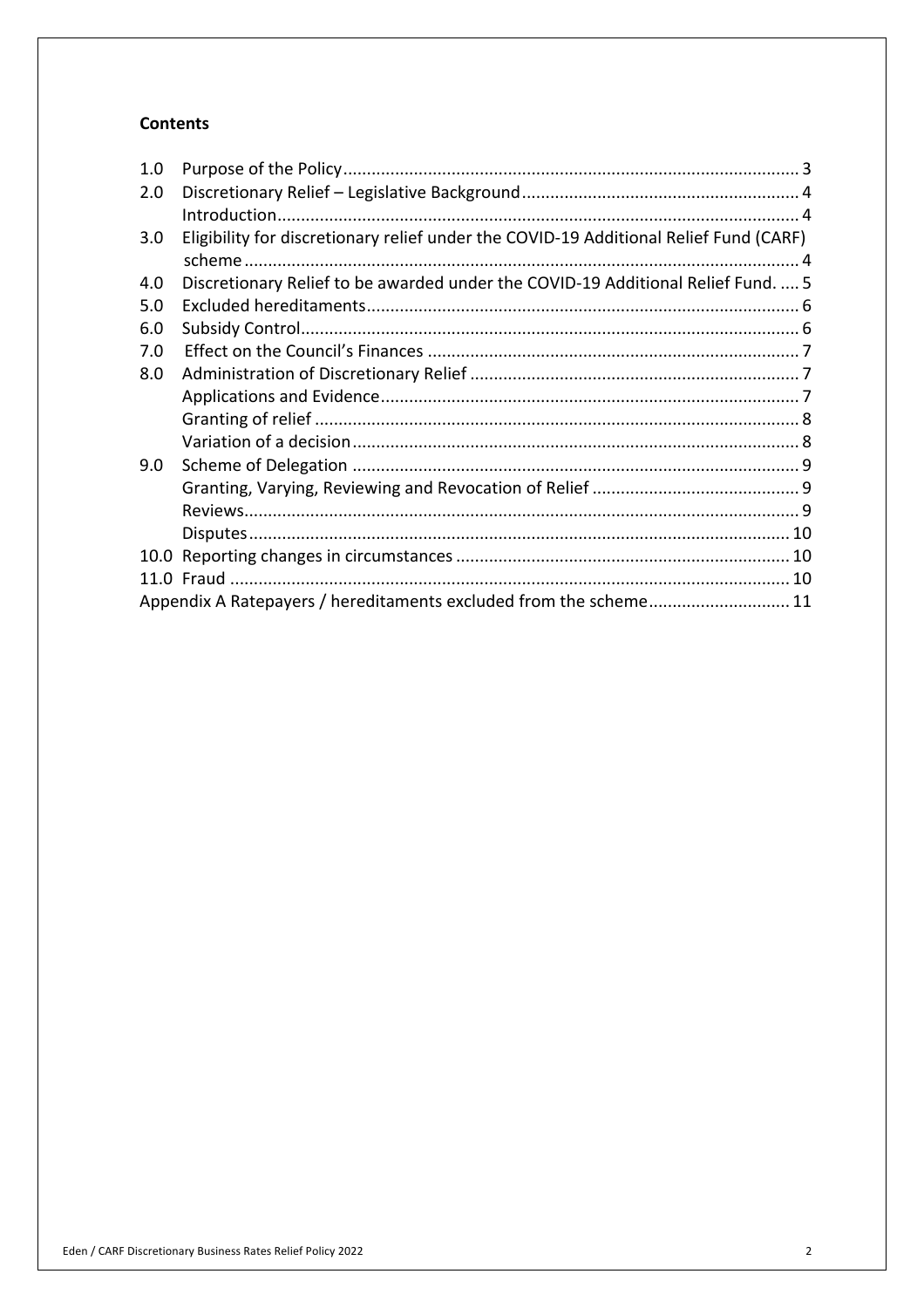## **1.0 Purpose of the Policy**

- $1.1$  under the Council's COVID-19 Additional Relief Fund (CARF) scheme. The purpose of this policy is to determine the level of discretionary relief payable
- $1.2$  ratepayers who businesses have been (and continue to be) affected by the pandemic but that are ineligible for existing support linked to business rates. Central Government has provided the authority with funding to assist those
- $1.3$  reliefs available to properties. Instead, the Government will, in line with the eligibility criteria set out in this policy, reimburse local authorities where relief is granted using discretionary relief powers under section 47 of the Local Government Finance Act 1988. The Government has not changed the legislation relating to the business rates
- 1.4 Whilst funding is provided by Central Government, it is for the Council to decide its own local scheme and determine in each individual case whether to grant this particular relief.
- $1.5$  in respect of the 2021/22 financial year. Relief under the CARF scheme will only be available to reduce chargeable amounts
- $1.6$ This document outlines the following areas:
	- • Details of the criteria for receiving Discretionary Reliefs under the COVID-19 Additional Relief Fund (CARF) scheme;
	- The Council's policy for the granting the relief;
	- General guidance on granting and administering the reliefs and awards;
	- Subsidy Controls applicable; and
	- The Council's Scheme of Delegation.
- 1.7 Where ratepayers apply for relief they will be granted (or not granted) relief under the COVID-19 Additional Relief Fund (CARF) scheme in line with the following policy.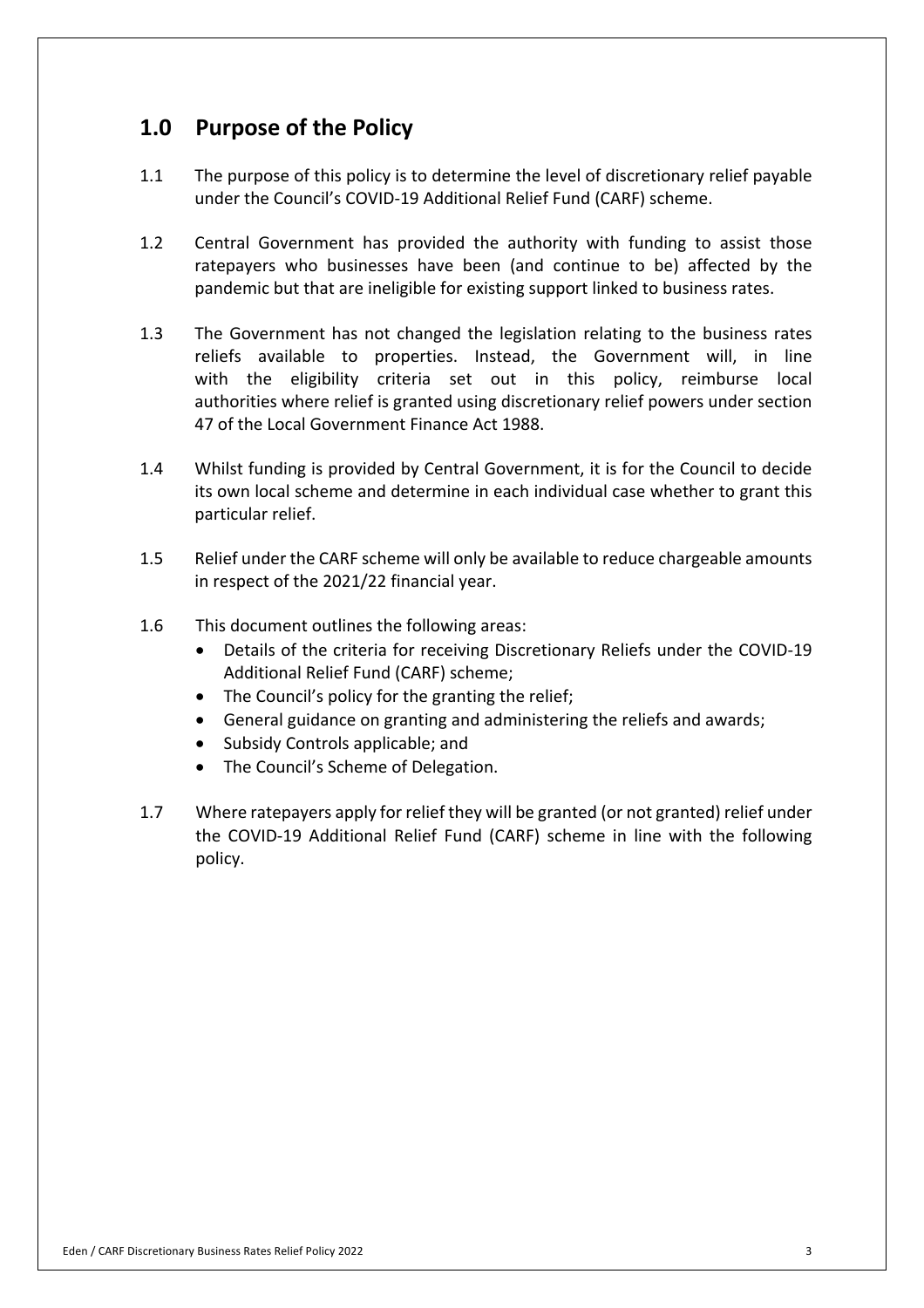## **2.0 Discretionary Relief – Legislative Background**

## **Introduction**

- $2.1$  property does not qualify for mandatory relief, or to 'top' up cases where ratepayers already receive mandatory relief. 2.1 The original purpose of discretionary relief was to provide assistance where the
- $2.2$  have been amended to allow authorities the flexibility to provide more assistance to businesses and organisations. Over recent years and particularly since 2011, the discretionary relief provisions
- $2.3$  all of the criteria laid down by the legislation will be applicable in each case. The range of bodies, which are eligible for discretionary rate relief, is wide and not
- $2.4$  required in order to determine whether relief should be awarded. The Council will expect all businesses provide such information and evidence as
- $2.5$  Council although, as with any decision of a public authority, decisions can be reviewed by Judicial Review. The authority will however, upon request, review decisions made. Details of the internal review process are given within this policy. 2.5 There is no statutory appeal process or Tribunal against any decision made by the
- $2.6$  Council. The decision to grant or not to grant discretionary relief is a matter purely for the

## **3.0 Eligibility for discretionary relief under the COVID-19 Additional Relief Fund (CARF) scheme**

- 3.1 Whilst the Council has determined its own scheme, the Department for Levelling Up, Housing and Communities has stated that, in order for the Council to receive the allocated funding, it must:
	- (a) **not** award relief to ratepayers who for the same period of the relief either are or would have been eligible for the Expanded Retail Discount (covering Retail, Hospitality and Leisure), the Nursery Discount or the Airport and Ground Operations Support Scheme (AGOSS);
	- (b) **not** award relief to a hereditament for a period when it is unoccupied (other than hereditaments which have become closed temporarily due to the government's advice on COVID-19, which should be treated as occupied for the purposes of this relief), and
	- (c) direct their support towards ratepayers who have been adversely affected by the pandemic and have been unable to adequately adapt to that impact.
- $3.2$  must not grant any relief to itself or to either local or major precepting authorities. 3.2 In line with section 47(8) of the Local Government Finance Act 1988, the Council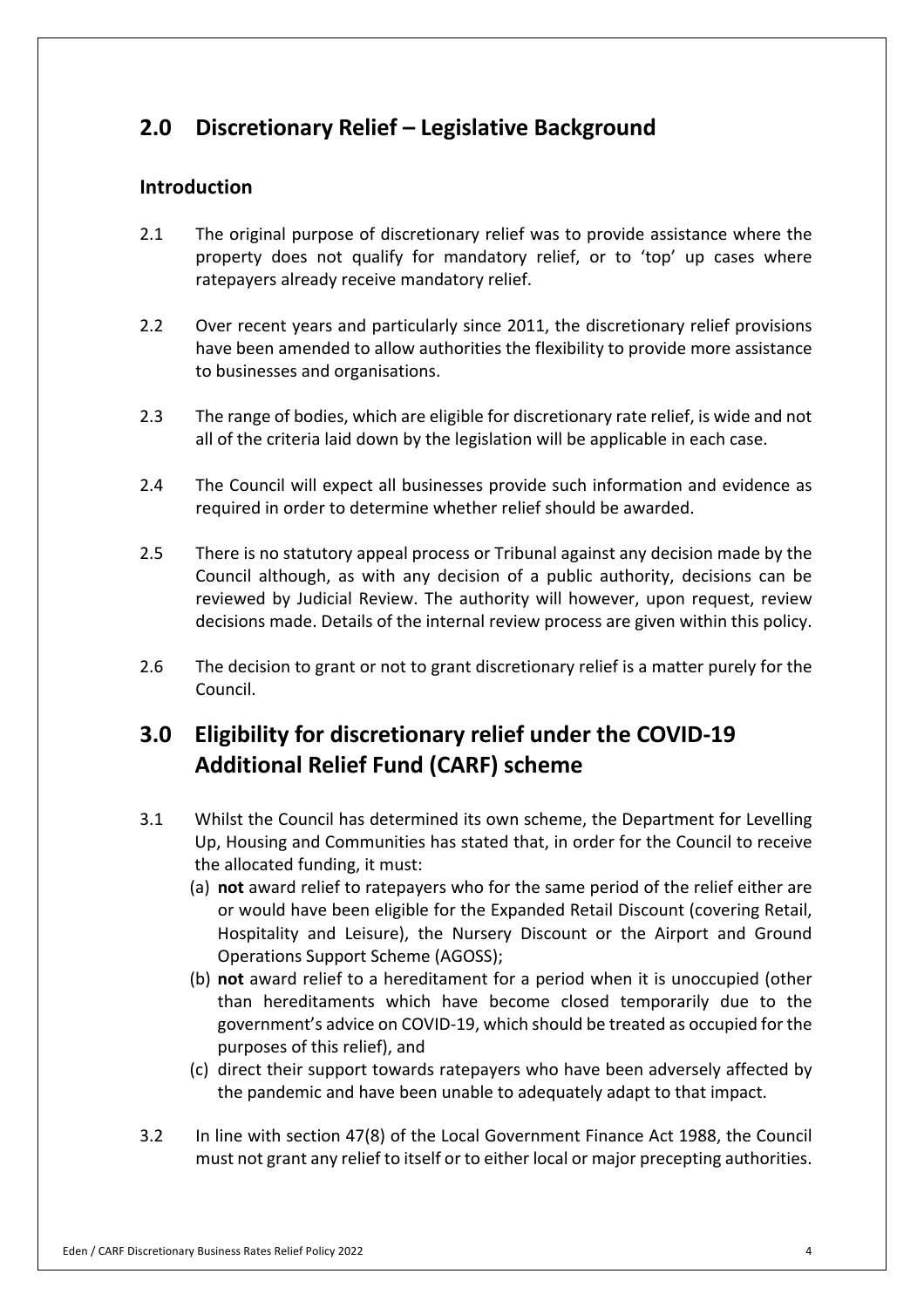- $3.3$  funded by section 31 grants have been applied, excluding those where the Council Localism Act 2011 which are not funded by section 31 grants. The relief will be applied after mandatory reliefs and other discretionary reliefs has provided relief using its wider discretionary relief powers introduced by the
- $3.4$  Government Finance Act 1988 (where hardship is proven to the Council), then there will be no requirement to grant CARF Discretionary Rate Relief for that amount. 3.4 Where any reduction or remission is granted to a ratepayer under S49 Local
- $3.5$  shall be granted in all cases where the relevant criteria are met irrespective of whether discretionary relief can be granted or not. In certain cases, the order in which relief is granted is specified. Mandatory relief

## **4.0 Discretionary Relief to be awarded under the COVID-19 Additional Relief Fund.**

- $4.1$  Relief Fund) have been led by Central Government but without specific legislative changes. Over the past few years, a number of schemes (such as the COVID-19 Additional
- $4.2$  to help local businesses and will look to maximise both the reliefs given as well as maximise any grants receivable. The Council is keen to support such initiatives especially where they are designed
- $4.3$  the closing date for applications. Once all applications have been considered, the % of relief will be calculated as follows: In view of this, the level of relief to be awarded will be decided by the Council after

 The total funding received by Eden District Council The total net rates liability of all qualifying applications

 reliefs and reductions have been deducted. The % of relief to be awarded will be applied to the 2021/22 liability after any other

- $4.4$ The criteria for the COVID-19 Additional Relief Fund are as follows:
	- (a) the ratepayer is **not** eligible (or would be eligible) for the Expanded Retail Discount (covering Retail, Hospitality and Leisure), the Nursery Discount or the Airport and Ground Operations Support Scheme (AGOSS);
	- (b) the ratepayer is not entitled to either Small Business Rate Relief or Rural Rate Relief granted at 100%;
	- (c) the ratepayer is **not** entitled to mandatory relief (80%) and discretionary (top up) of 20% which is funded through business rates retention;
	- (d) the hereditament is treated as occupied by the Council;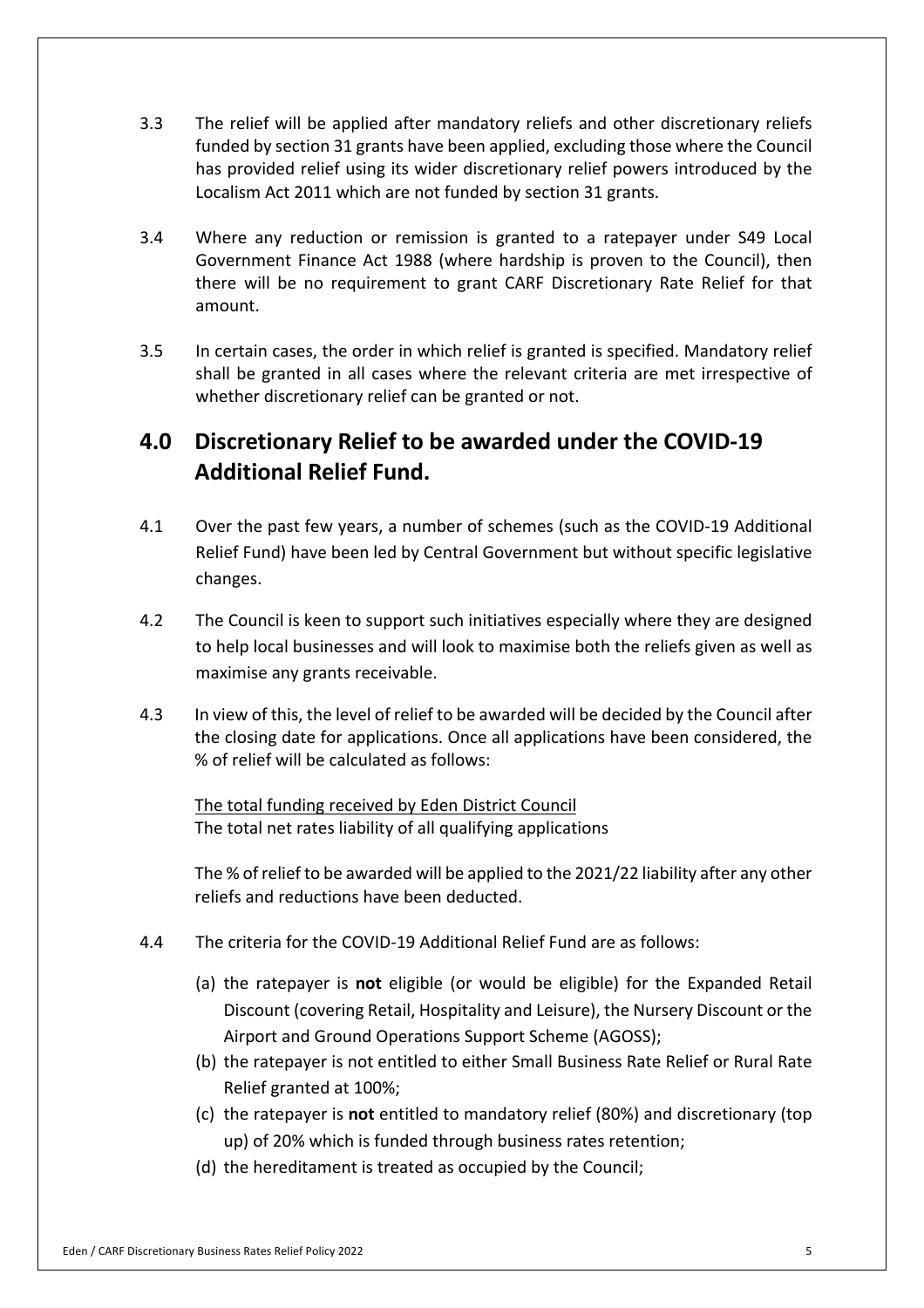- (e) the ratepayer confirms that they have been adversely affected by the pandemic and have been unable to adequately adapt to that impact;
- (f) the ratepayer is **not** subject to Subsidy Control as defined within section 6; and
- (g) the hereditament is not excluded under the section 5 below

## **5.0 Excluded hereditaments**

 $5.1$  will be excluded from relief under the Council's COVID-19 Additional Relief Fund (CARF) scheme. The Council has decided that the hereditaments / ratepayers within Appendix A

## **6.0 Subsidy Control**

- 6.1 The Council's COVID-19 Additional Relief Fund (CARF) scheme is subject to the subsidies chapter within the UK-EU Trade and Cooperation Agreement (TCA). However, for CARF there is an exemption for subsidies under the value of approximately £2,243,000 per economic actor (broadly speaking, for example, a holding company and its subsidiaries).
- $6.2$  rates about £343,000) for Small Amounts of Financial Assistance and a further £1,900,000 for COVID-19 related subsidy. This allowance comprises 325,000 Special Drawing Rights (at current exchange
- 6.3 Therefore, to be awarded CARF the ratepayer must not have claimed over the period 2019/20 to 2021/22 more than £2,243,000 from schemes which fell within the Small Amounts of Financial Assistance or COVID-19 related allowances.
- 6.4 Any COVID-19 business grants a ratepayer has received from local government generally and the 2019/20 Retail Relief should count towards this limit, but the ratepayer should not count any Extended Retail Discount they have received since 1 April 2020.
- $6.5$ carf-local-authority-guidance Further details of subsidy control can be found at: [https://www.gov.uk/government/publications/covid-19-additional-relief-fund-](https://www.gov.uk/government/publications/covid-19-additional-relief-fund)
- $6.6$ The ratepayer will need to indicate to the Council:
	- • if they have not to date received any subsidy which fell within the Small Amounts of Financial Assistance or COVID-19 related allowances; or
	- • if the ratepayer has received other such subsidies, they will be required to provide the name and total value of those subsidies.
- 6.7 allowance. However, the Council will still consider applications for support under 6.7 A ratepayer must not apply for CARF if they have already exceeded the £2,243,000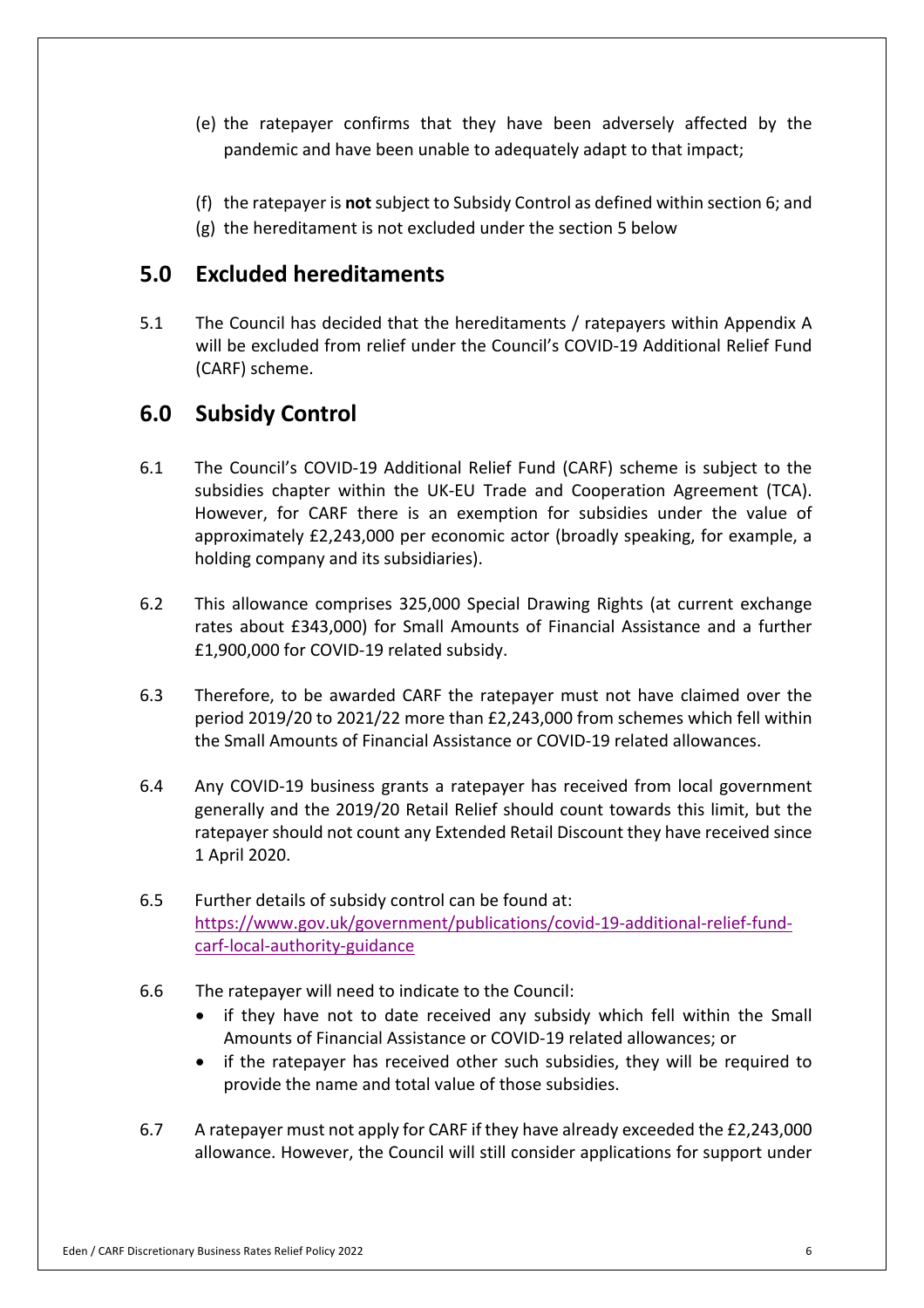the CARF scheme if they have reached this limit provided you can evidence that they:

- (a) Intend to use the support to fund uncovered fixed costs (costs not covered by profits for insurance etc) during the period of COVID-19. Economic actors may claim for up to 70% of their uncovered costs (although this 70% limit does not apply to small businesses with less than 50 employees and less than £9 million turnover where the limit is instead 90%); and
- (b) Have shown a decline in turnover of at least 30% within the April 2020 to March 2021 period, compared to the same 2019 to 2020 period.
- 6.8 top of the £2,243,000) if they meet the above tests and they have not claimed any other support from the additional allowance up to an aggregate £10 million limit (such as from the COVID-19 business grants). The ratepayer may claim up to a further £10 million of additional allowance (on
- 6.9 Government and the Council will not tolerate any business falsifying their records or providing false evidence to gain this relief including claiming support above these thresholds.
- $6.10$  makes false representation in order to gain relief may be guilty of fraud under the Fraud Act 2006. 6.10 A ratepayer who falsely applies for any relief or provides false information or

## **7.0 Effect on the Council's Finances**

- 7.1 As Central Government leads this initiative, funding will be provided through section 31 of the Local Government Act 2003. This is not automatic and Central Government will look to the Council to adopt the recommended approach when granting in these areas.
- $7.2$  are met in full In order to guarantee funding, the Council will ensure that the criteria in this policy

## **8.0 Administration of Discretionary Relief**

 $8.1$  amending, or cancelling discretionary relief and reduction. This is essentially laid down by legislation $1$ The following section outlines the procedures followed by officers in granting,

## **Applications and Evidence**

 8.2 The Council will specify how (and if) applications are to be made and received. This may vary from time to time.

#### Eden / CARF Discretionary Business Rates Relief Policy 2022 7

<sup>&</sup>lt;sup>1</sup> The Non-Domestic Rating (Discretionary Relief) Regulations 1989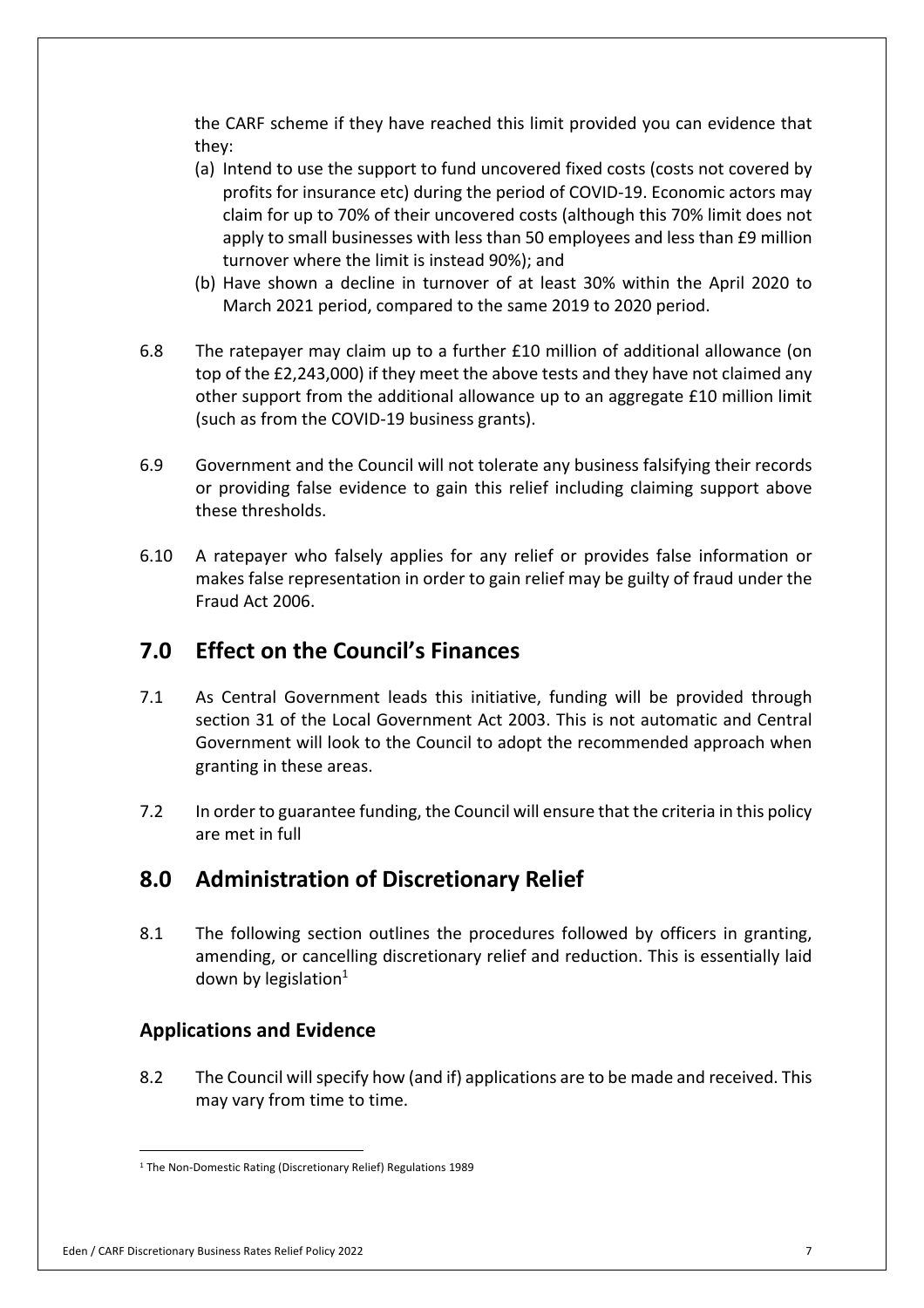- $8.3$  to allow the Council to make a decision. Where insufficient information is provided, then no relief will be granted. In some cases, it may be necessary for officers to visit premises and we would expect ratepayers claiming relief to facilitate this where necessary. Where appropriate, ratepayers are required to provide such evidence necessary
- 8.4 **The Council will provide this service and provide guidance free of charge. Ratepayers are encouraged to approach the Council direct and NOT pay for such services through third parties. Applications will be accepted from ratepayers only.**

## **Granting of relief**

- 8.5 In all cases, the Council will notify the ratepayer of decisions made.
- $8.6$  to them in writing: Where an application (if required) is successful, then the following will be notified
	- The amount of relief granted and the date from which it has been granted;
	- If relief has been granted for a specified period, the date on which it will end.
	- The new chargeable amount;
	- • The details of any planned review dates and the notice that will be given in advance of a change to the level of relief granted; and
	- • A requirement that the applicant should notify the Council of any change in circumstances that may affect entitlement to relief.
- 8.7 Where relief is not granted, then the following information is provided, again in writing:
	- • An explanation of the decision within the context of the Council's statutory duty; and
	- An explanation of the appeal rights (see below).
- 8.8 Discretionary relief is to be granted from the beginning of the financial year in which the decision is made or when liability begins whichever is the later. Since 1997 decisions can be made up to 6 months after the end of the financial year for which the application was made. In such cases, the Council *may* backdate its decision. Given the timing of this relief, awards will only be made for the 2021/22 financial year.

## **Variation of a decision**

- 8.9 Variations in any decision will be notified to ratepayers as soon as practicable and will take effect as follows:
	- • Where the amount is to be increased due to a change in rate charge (excluding rateable value increases) or a change in the Council's decision which increases the award – this will apply from a date determined by the Council as appropriate;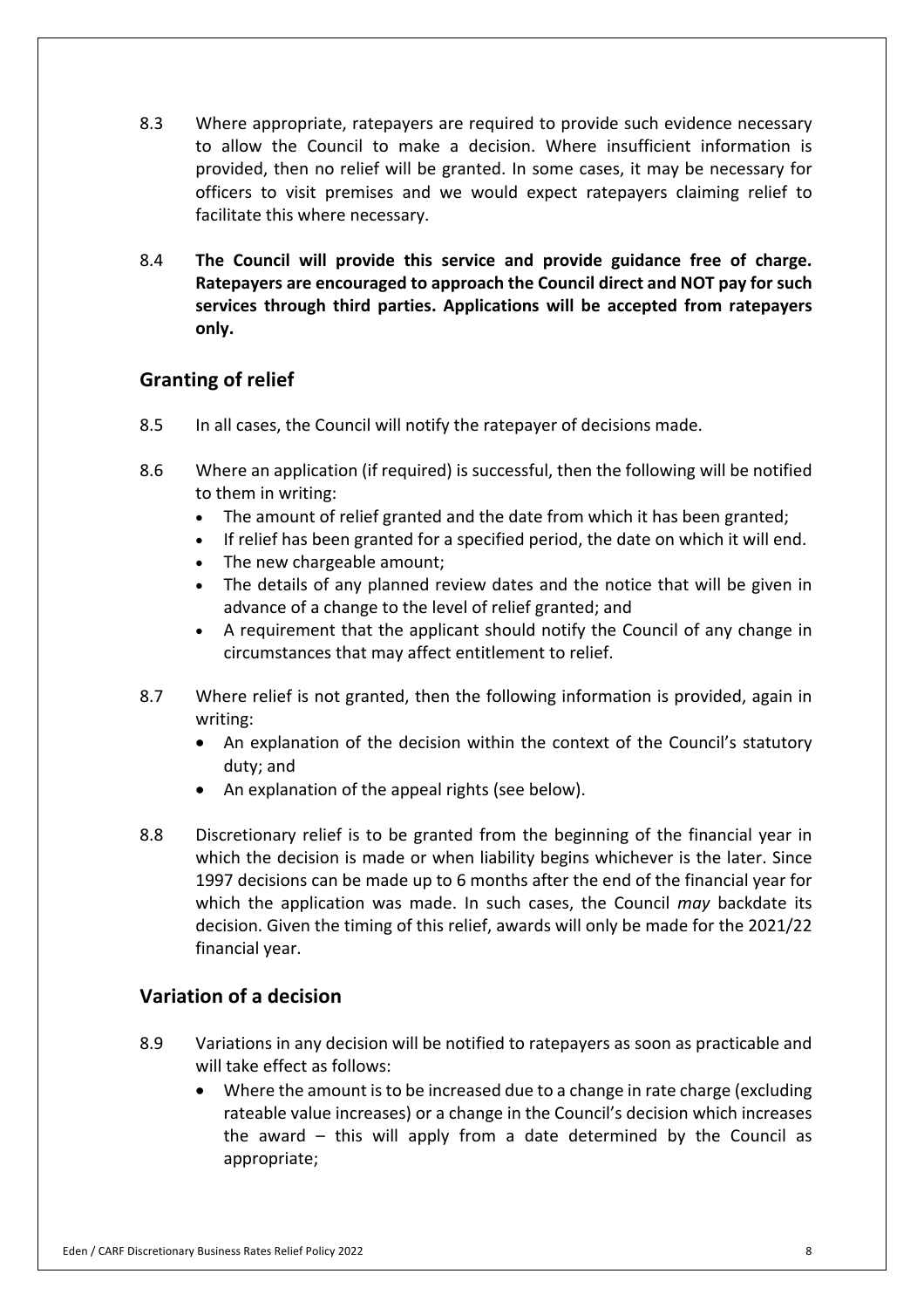- • Where the amount is to increase for any other reason, it will take effect at the expiry of a financial year unless it is granted for a fixed period;
- • Where the amount is to be reduced due to a reduction in the rate charge or liability including any reduction in rateable value, awarding of another relief or exemption this will apply from the date of the decrease in rate charge; and
- • Where the amount is to be reduced for any other reason, it will take effect from a date determined by the Council as appropriate;
- 8.10 given and the change will take effect at the expiry of a financial year. However, the Council will terminate the relief at any time the ratepayer fails to meet **any** of the relevant eligibility criteria. A decision may be revoked at any time and a one-year period of notice will be

## **9.0 Scheme of Delegation**

## **Granting, Varying, Reviewing and Revocation of Relief**

- $9.1$  1988, the Local Government and Rating Act 1997, the Local Government Act 2003 and the Localism Act 2011.However section 223 of the Local Government Act 1992 allows for delegation of decisions by the Council to Cabinet, Committees, Sub- Committees or Officers. 9.1 All powers in relation to reliefs are given under the Local Government Finance Act
- 9.2 The Council's scheme of delegation allows for the Assistant Director of Customers & Performance to award, revise or revoke any discretionary relief applications. However, any application which is considered to be of a significant nature, will be subject to consultation with the Council's Section 151 Officer, prior to final determination.
- 9.3 Applications that are refused will, on request, be reconsidered if additional supporting information is provided or the refusal is subsequently considered to be based on a misinterpretation of the application.

#### **Reviews**

9.4 substantial change to the legislation or funding rules. At such time, a revised policy will be brought before the relevant committee of the Council. The policy for granting relief will be reviewed annually or where there is a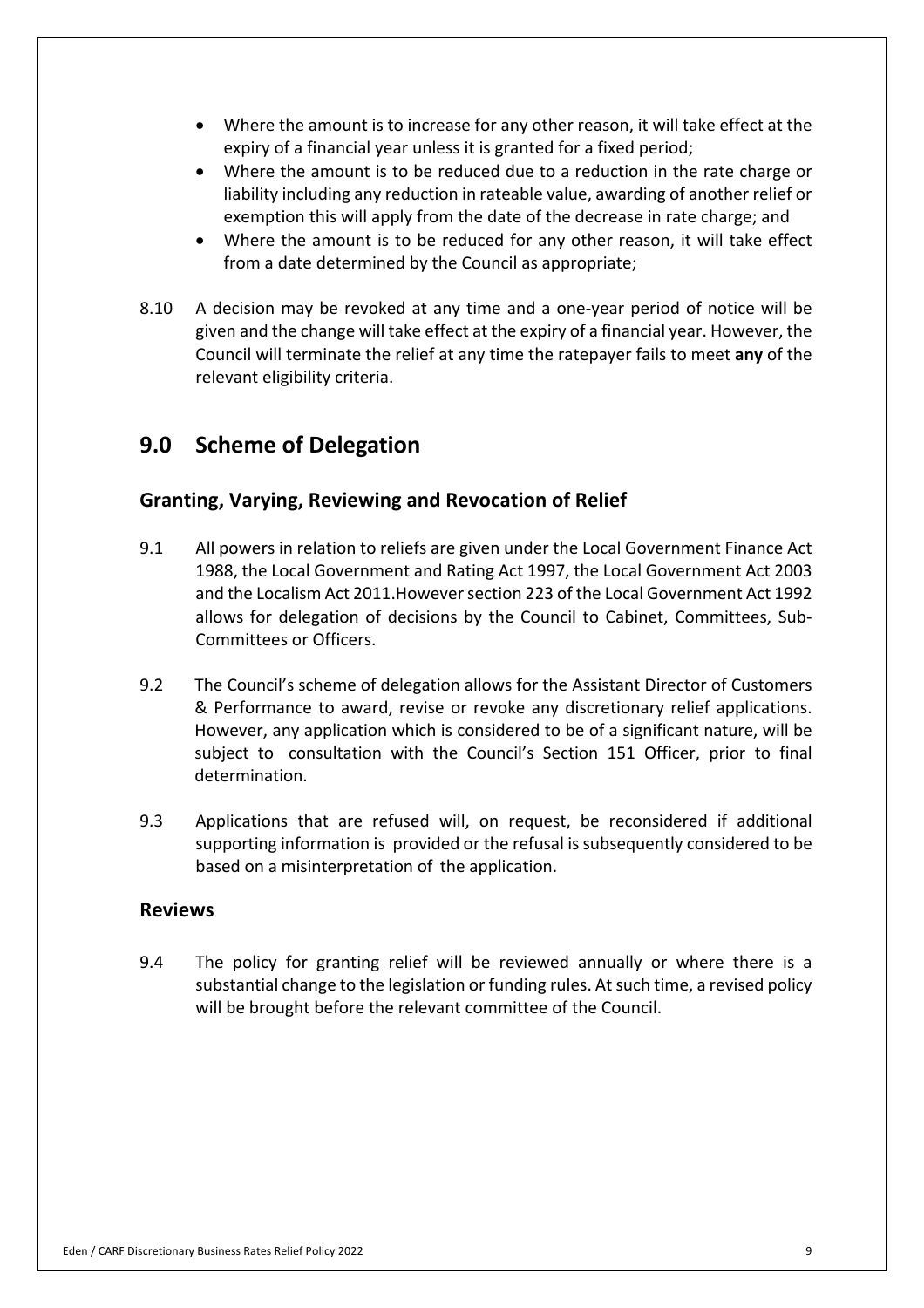## **Disputes**

- $9.5$  non-granting or the amount of any discretionary relief, the case will be reviewed by the Assistant Director of Customers & Performance. Where a decision is revised then the ratepayer shall be informed, likewise if the original decision is upheld. Where the Council receives a dispute from the ratepayer regarding the granting,
- 9.6 Customers & Performance, the case will be considered by the Council's Section 151 Officer whose decision on behalf of the Council will be final. Where the ratepayer wishes to appeal the decision of the Assistant Director of
- 9.7 Ultimately the formal appeal process for the ratepayer is Judicial Review although the Council will endeavour to explain any decision fully and openly with the ratepayer.

## **10.0 Reporting changes in circumstances**

- $10.1$  in circumstances which may affect the relief, to be reported as soon as possible or in any event within 21 days of the change. This will be important where the change would result in the amount of the award being reduced or cancelled e.g. where the premises comes unoccupied or is used for a purpose other than that determined by the Council as eligible for relief. Where any award is granted to a ratepayer, the Council will require any changes
- $10.2$  eligibility, the relief will, if appropriate, be revised or cancelled as appropriate. Where any award is to be reduced, the Council will look to recover the amount from the date the change of circumstances occurred. Where a change of circumstances is reported which would cease or revise

## **11.0 Fraud**

 $11.1$  false information, makes false representation, or deliberately withholds information in order to gain relief, prosecutions will be considered under the Fraud Act 2006. Where a ratepayer falsely applies for any relief, or where the ratepayer provides Act 2006.<br>Eden / CARF Discretionary Business Rates Relief Policy 2022<br>10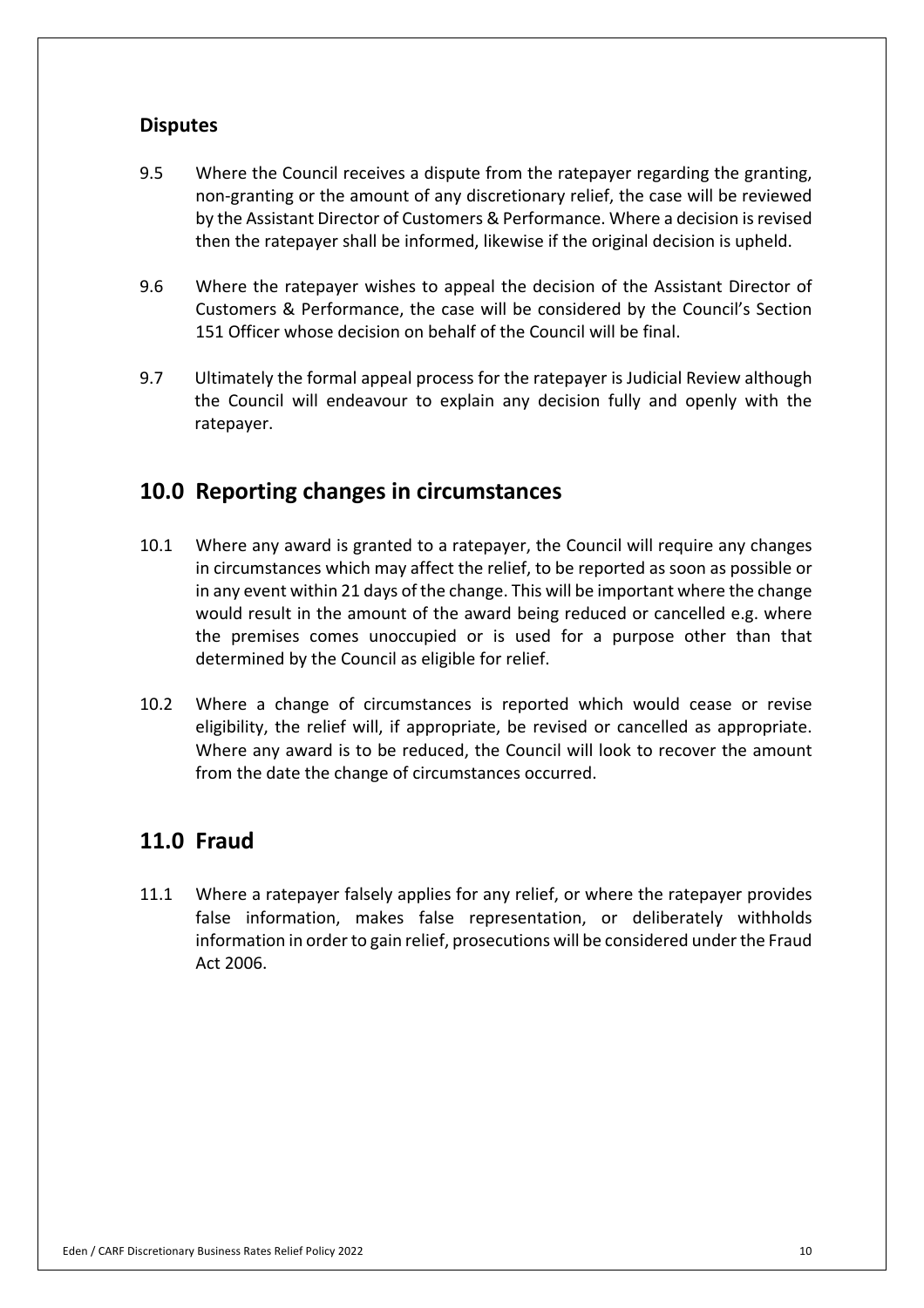**Appendix A Ratepayers / hereditaments excluded from the scheme**